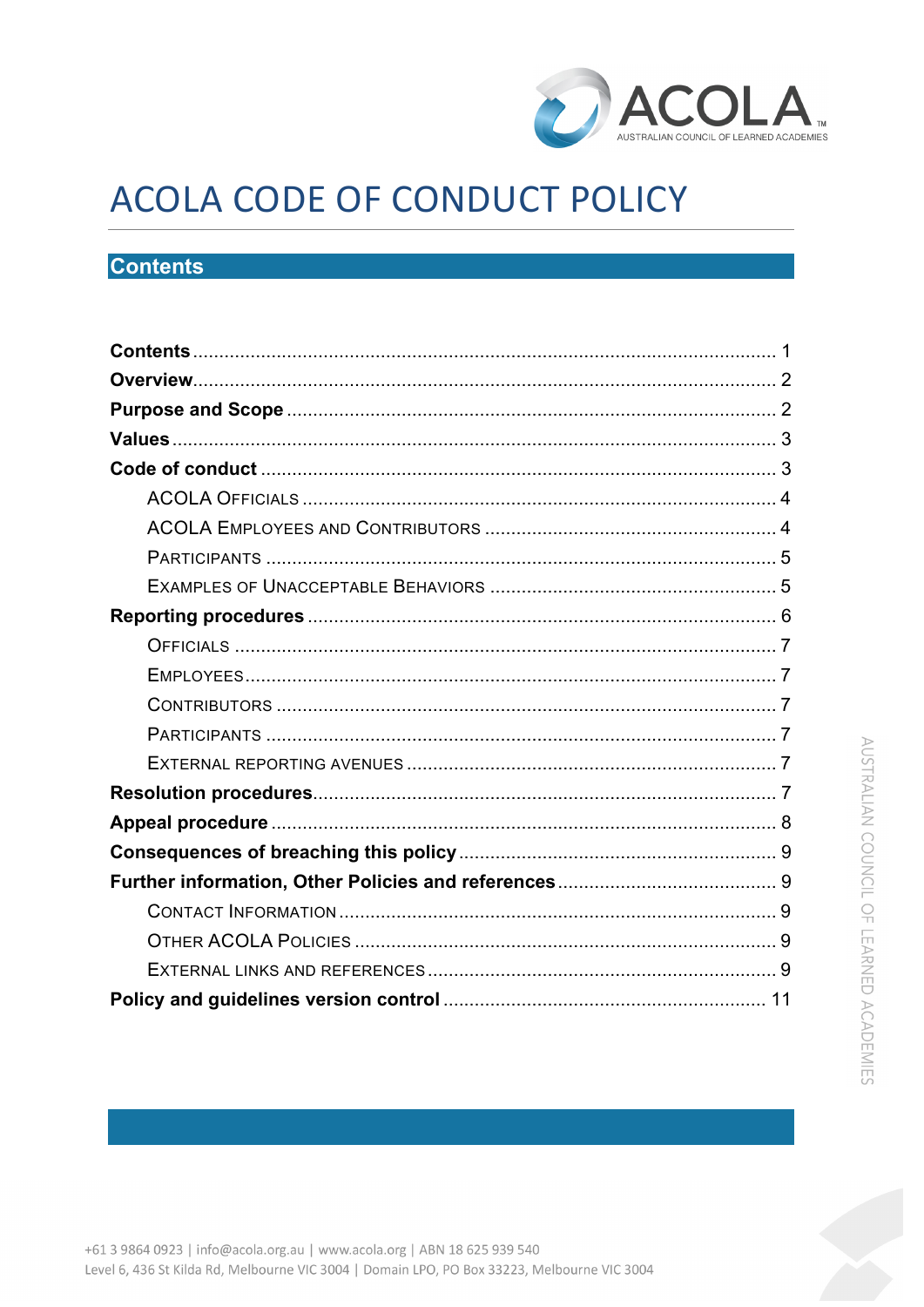## <span id="page-1-0"></span>**Overview**

This Code of Conduct and associated guidelines, policies and procedures (Policy) have been developed to provide context and guidance to ACOLA appointed Officials, employees and others representing or otherwise involved with ACOLA in its efforts to achieve its [strategic objectives.](https://www.acola.org/about-us/strategic-plan/)

The document covers ACOLA's values, expectations and requirements regarding conduct, the policy principles on which the Policy is based, and guidelines and procedures for responding to breaches of the Policy.

ACOLA does not tolerate inappropriate / unreasonable behaviours, bullying or harassment and has a commitment to investigating and where warranted acting on reported or alleged instances of unreasonable behaviours, bullying or harassment in a prompt and decisive manner.

The ACOLA Board approved the Code of Conduct (Policy), and a process for reviewing allegations that a person/s has breached the Policy. Alleged breaches by external parties should be directed by email to the Chief Executive Officer (CEO) at [ceo@acola.org.au](mailto:ceo@acola.org.au) unless this is not possible or appropriate, refer to the policy Reporting procedures.

ACOLA cannot undertake investigations of alleged breaches except those that deal with internal matters. All other allegations must be supported by the public record of the outcome of an investigation by an organisation with jurisdiction over the complaint, usually an employer.

The details of this policy will evolve over time, in line with workplace and legislation developments.

## <span id="page-1-1"></span>**Purpose and Scope**

ACOLA is established to benefit Australia by developing and supporting interdisciplinary collaboration, research and scholarship in humanities and the arts, social sciences, natural and physical sciences, and technological and engineering sciences to address issues of national and regional importance utilising the expertise of the Member Academies.

This Code of Conduct and associated guidelines, policy and procedures have been developed to provide context and guidance to ACOLA appointed Officials, employees and others representing or otherwise involved with ACOLA in its efforts to achieve its strategic objective.

It covers:

- ACOLA's values
- expectations and requirements regarding conduct
- the policy principles on which the Policy and its implementation are based, and
- guidelines and procedures for responding to breaches of the Policy.

The Policy applies to the following, in their relationships with ACOLA and its staff:

- ACOLA Board members, officers and board appointed committee members (e.g. Research Committee / Audit, Risk and Finance Committee), including those acting as a proxy (herein '**Officials**')
- ACOLA staff (herein '**Employees**')
- Expert/Reference Group members/chairs, Steering Committee members/chairs, expert contributors, stakeholders, contractors, sub-contractors, volunteers, interns, student placements, speakers, representatives, clients and other such persons engaged on ACOLA projects, activities and/or events (including all attendees of workshops/meetings and persons providing input papers) (herein '**Contributors**')
- Attendees, visitors, job candidates, and others attending ACOLA activities (herein '**Participants**')

The Member Academies of ACOLA hold their own policies including those on discrimination, harassment, and bullying for participants in Academy specific activities. Please contact the relevant Academy for access to their policies.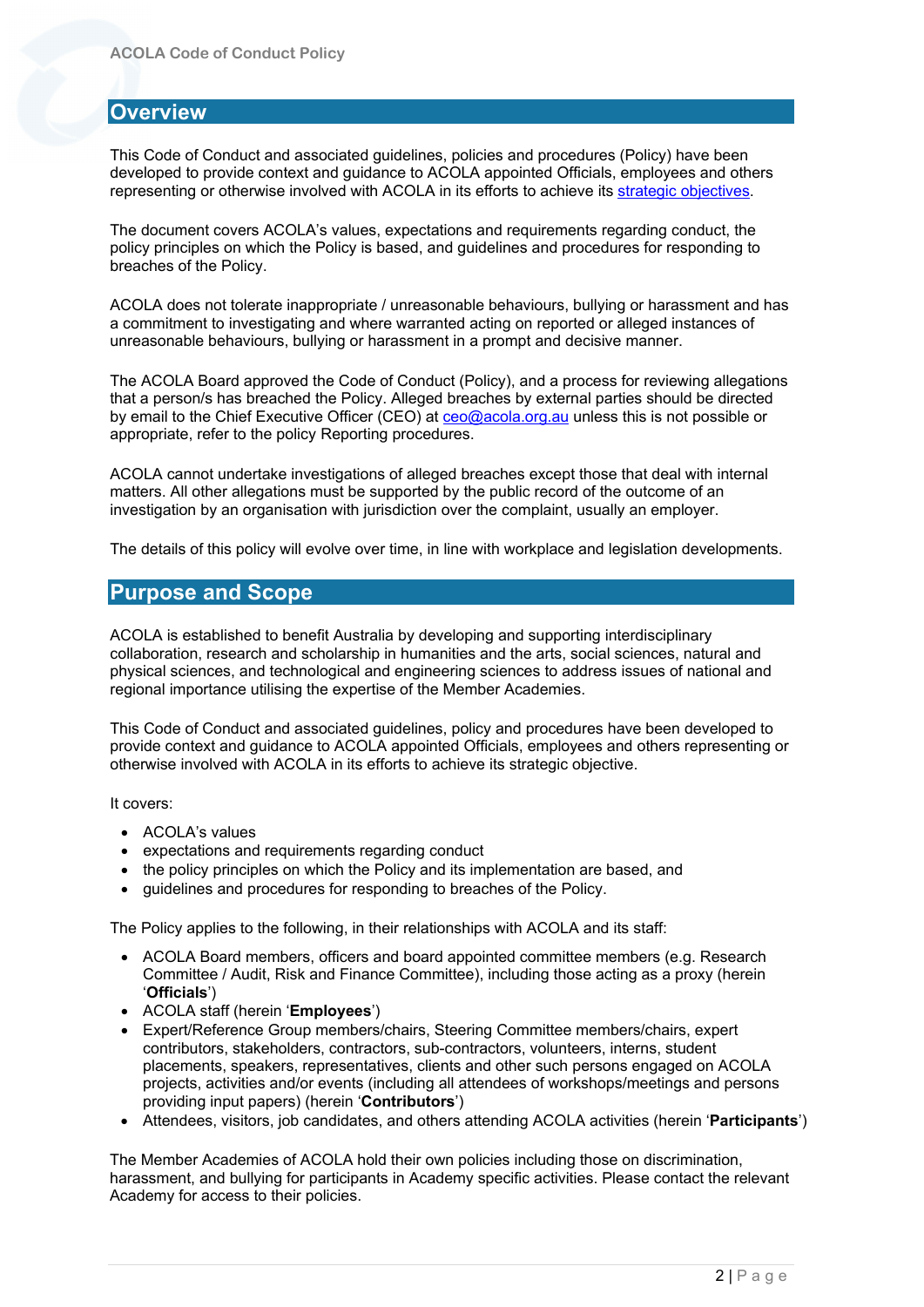All employees are protected by this policy if they witness or are subject to unreasonable behaviour, harassment or bullying by anyone during their course of work.

All reports of workplace unreasonable behaviour, harassment or bullying will be treated seriously, and will be responded to promptly, impartially, and confidentially.

## <span id="page-2-0"></span>**Values**

The work of ACOLA is underpinned by core values of:

- Integrity
- Rigor
- Transparency
- Inclusiveness
- **Creativity**
- Collaboration, and
- Interdisciplinarity.

ACOLA is committed to leading and supporting a positive and ethical culture in all our work and activities where all persons treat each other with respect.

Importantly, ACOLA does not tolerate unreasonable behaviour, bullying or harassment under any circumstances. ACOLA is committed to investigating, and where warranted acting on, reported or alleged instances of workplace unreasonable behaviour, harassment or bullying, treating it seriously, and responding promptly, impartially, and confidentially.

To support and uphold these values, ACOLA is committed to provide an inclusive workplace, meeting places and for a for robust discussion and other activities; that these places are safe, free from unreasonable behaviours, discrimination and harassment, that encourage and promote intellectual freedom, freedom of expression and exchange of ideas. In our places of work, in holding meetings and delivering public launches and workshops, ACOLA acknowledges Australia's Traditional Owners, and pays respects to Elders past and present.

## <span id="page-2-1"></span>**Code of conduct**

ACOLA Employees and Contributors, and all those involved with or representing ACOLA in any official capacity are expected to maintain a standard of conduct in their dealings with and on behalf of ACOLA that is consistent with ACOLA's values and which upholds the high-standing and reputation of ACOLA in the community.

In other words, Officials, Employees, Contributors and Participants in ACOLA activities are expected to treat others with courtesy and respect and to be mindful of and proactively uphold ACOLA's values.

Upholding these values requires individuals to maintain an awareness of their own conduct and interaction with others when representing or participating in ACOLA activities and in their relationship will all at ACOLA.

It also requires an awareness of the conduct of others and, where such conduct is violating ACOLA's values or potentially adversely impacting others, it requires a willingness to intervene directly or through alerting relevant officials in order to promptly address the situation.

ACOLA expects all people to:

- behave in a responsible and professional manner
- treat others with courtesy and respect
- listen and respond appropriately to the views and concerns of others, and
- be fair and honest in their dealings with others.

This policy applies to behaviours that occur:

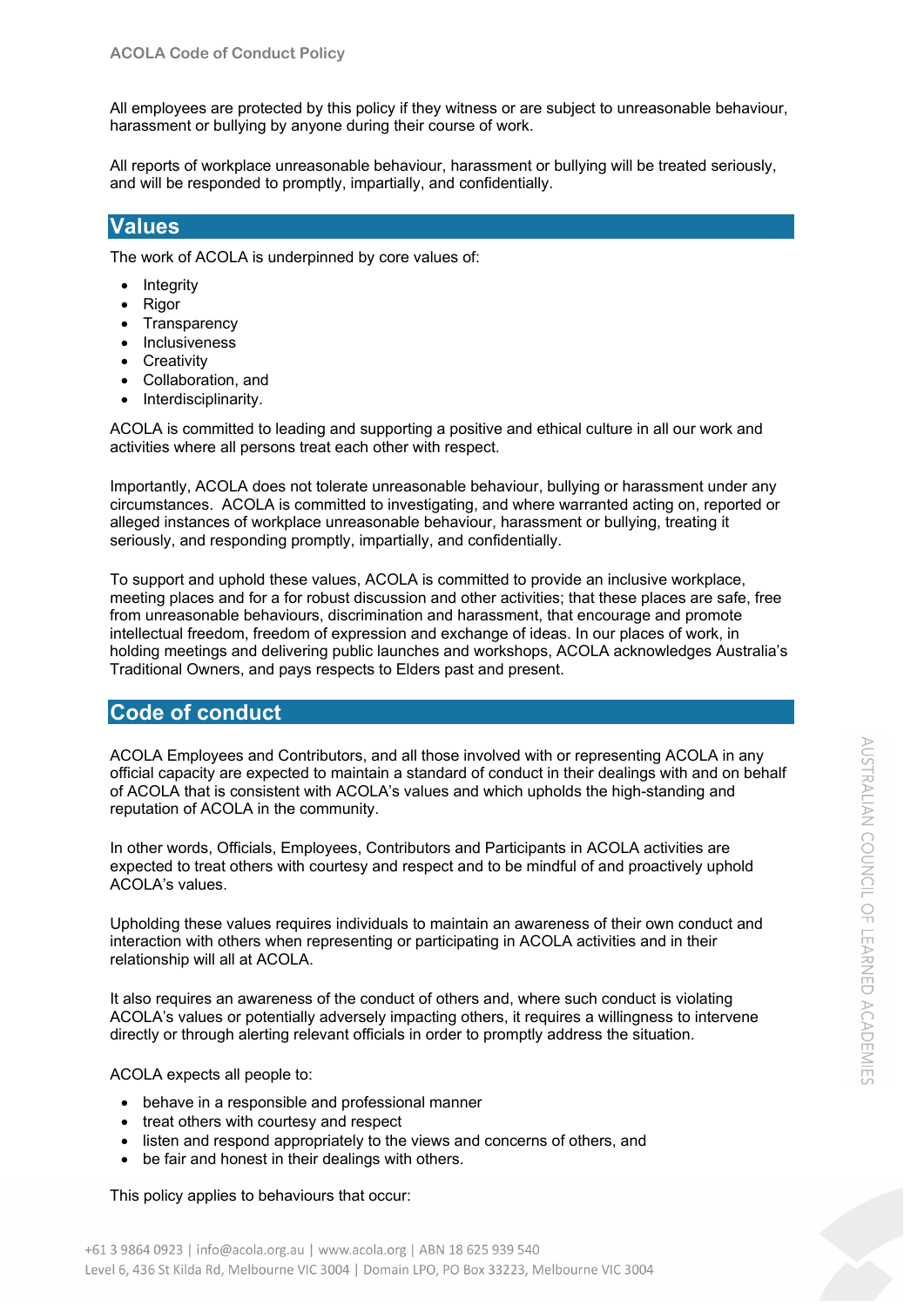- in connection to ACOLA and its activities, even if it occurs outside the workplace or outside working hours
- during work activities, for example when dealing with staff, stakeholders, contributors, and participants
- at work-related events, for example at workshops, seminars, conferences and work-related social functions
- on social media, for example where workers interact with colleagues, contributors or stakeholders and their actions may affect them either directly or indirectly, and
- on email, for example where incorrect or inappropriate usage can result in a loss of confidentiality and reputation damage.

The Policy includes particular expectations for different groups.

#### <span id="page-3-0"></span>ACOLA OFFICIALS

In the course of fulfilling their duties, when representing ACOLA, involved in ACOLA activities and at other times, all Officials (ACOLA Board members, officers and board appointed committee members (e.g. Research Committee / Audit, Risk and Finance Committee)) are expected to:

- Abide by their obligations to serve ACOLA according to its Constitution and Terms of Reference.
- Uphold the reputation and standing of ACOLA within the community as an independent, authoritative body comprising membership of Australia's Learned Academies, and other esteemed associates.
- Respect requests for confidentiality of ACOLA documents and information.
- Respect and support ACOLA employees and officers in the conduct of their duties.
- Uphold the reputation and standing of Fellows of other Member academies as experts elected by their peers on the basis of outstanding contributions to their field or discipline.
- Uphold and support the integrity of ACOLA's processes, whether delivery of reports, engagement with stakeholders (Government, Industry and Academia), or nominations for ACOLA activity committees.
- Uphold and support [ACOLA's priorities](https://acola.org/about-us/strategic-plan/)
- Refrain from making public comment on behalf of ACOLA or its Members without their knowledge, unless duly authorised by a member of ACOLA's Board.
- Declare any potential conflict of interest that may impact or be perceived to impact the fulfilment of duties.
- Respect ACOLA's partners and stakeholders in government, industry and academia. This includes an expectation that Officials will exercise judgement in moderating or refraining from sharing private views on particular individuals, organisations or political parties when these views may be connected with or reflect on ACOLA.
- Be willing to use their standing as an Official of ACOLA to ensure that this Policy is upheld by others; for example, by intervening in cases of bullying, discrimination, harassment, or unreasonable behaviour.

#### <span id="page-3-1"></span>ACOLA EMPLOYEES AND CONTRIBUTORS

In the course of fulfilling their duties, when representing ACOLA, involved in ACOLA activities and at other times, all ACOLA Employees and Contributors (staff, Expert/Reference Group members/chairs, Steering Committee members/chairs, expert contributors, stakeholders, contractors, sub-contractors, volunteers, interns, student placements, speakers, representatives, clients and other such persons engaged on ACOLA projects, activities and/or events (including all attendees of workshops/meetings and persons providing input papers)) are expected to:

- Maintain the highest standards of professionalism when dealing with co-workers, Officials, Academy Fellows, Participants and other stakeholders. This includes official communication within or outside of work hours in the form of verbal communication, email and social media.
- Be part of and foster a culture of respect, dignity, collaboration and support for co-workers.
- Abide by relevant ACOLA policies and procedures and acknowledge the ACOLA management structure and processes.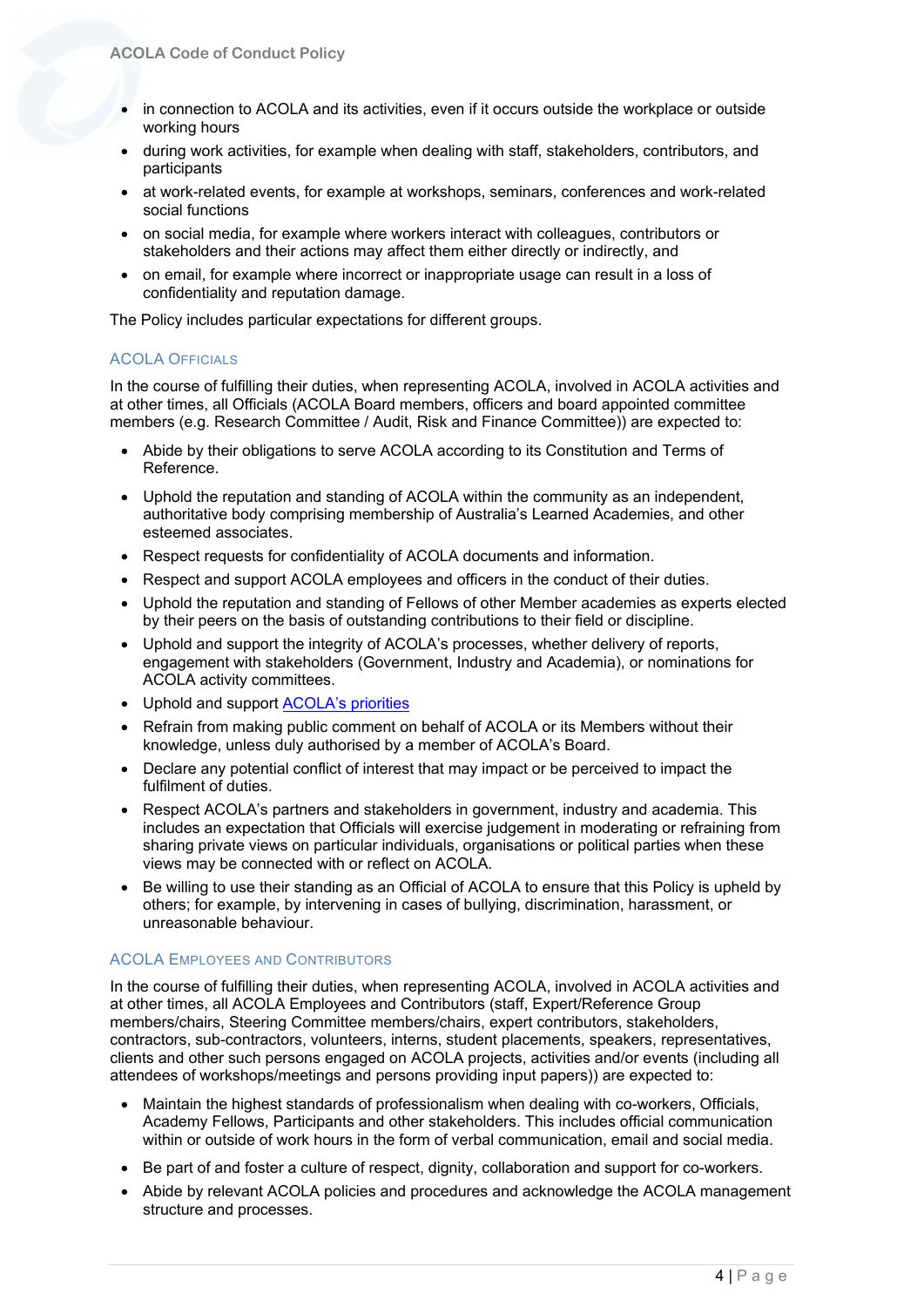- Exercise due care and diligence when fulfilling duties and exercising powers, including making efficient use of resources, mitigating financial and reputational risks, and acting within the bounds of authority and delegation.
- Refrain from making public comment on behalf of ACOLA unless authorised by the CEO.
- Not accept any gift or benefit from any stakeholder or supplier that may influence or could be perceived by others to influence decision making.
- Declare to relevant supervisors the receipt of any other gift or benefit from an external supplier worth more than \$100, with details of the value and circumstances of the gift.
- Protect the confidentiality of ACOLA's operations as well as any personal information acquired in the course of ACOLA duties.
- Declare any potential conflict of interest that may impact or be perceived to impact their fulfilment of duties.
- Refrain from taking part in any action that may constitute an inappropriate behaviour, harassment or bullying.
- Raise promptly with the relevant ACOLA managers any concerns regarding possible or actual breaches of this Policy by any individual.

#### <span id="page-4-0"></span>**PARTICIPANTS**

Attendees, visitors, job candidates, and others involved in ACOLA activities who are not Officials, Employees or Contributors of ACOLA are expected in the course of their engagement with ACOLA activities to:

- Uphold ACOLA's values.
- Support and promote diversity, participation, inclusivity, intellectual freedom and freedom of expression.
- Treat all other participants in ACOLA activities with courtesy and respect.
- Raise promptly with ACOLA Employees or others acting for ACOLA in an official capacity, any concerns regarding possible or actual breaches of this Policy by any individual.

<span id="page-4-1"></span>EXAMPLES OF UNACCEPTABLE BEHAVIORS

#### **WORKPLACE BULLYING**

Workplace bullying is defined as repeated and unreasonable behaviour directed towards a worker or a group of workers at work, and that behaviour creates a risk to health and safety.

Repeated behaviour refers to the persistent nature of the behaviour and can refer to a range of behaviours over time.

Unreasonable behaviour includes victimising, humiliating, intimidating or threatening. Whether a behaviour is unreasonable can depend on whether a reasonable person might see the behaviour as unreasonable in the circumstances. (Bullying & harassment | Fair Work Ombudsman, 2021)

Depending on the nature and context of the conduct, bullying behaviours can include:

- the making of vexatious allegations against a worker
- spreading rude and/or inaccurate rumours about an individual, and
- conducting an investigation in a grossly unfair manner (What is workplace bullying? | FWC, 2021).

The following behaviours could also be considered as bullying:

- aggressive and intimidating conduct
- belittling, untruthful, or humiliating comments
- victimisation
- spreading malicious rumours
- teasing, practical jokes or initiation
- pressuring someone to behave inappropriately
- exclusion from work-related events, and
- unreasonable work expectations or demands.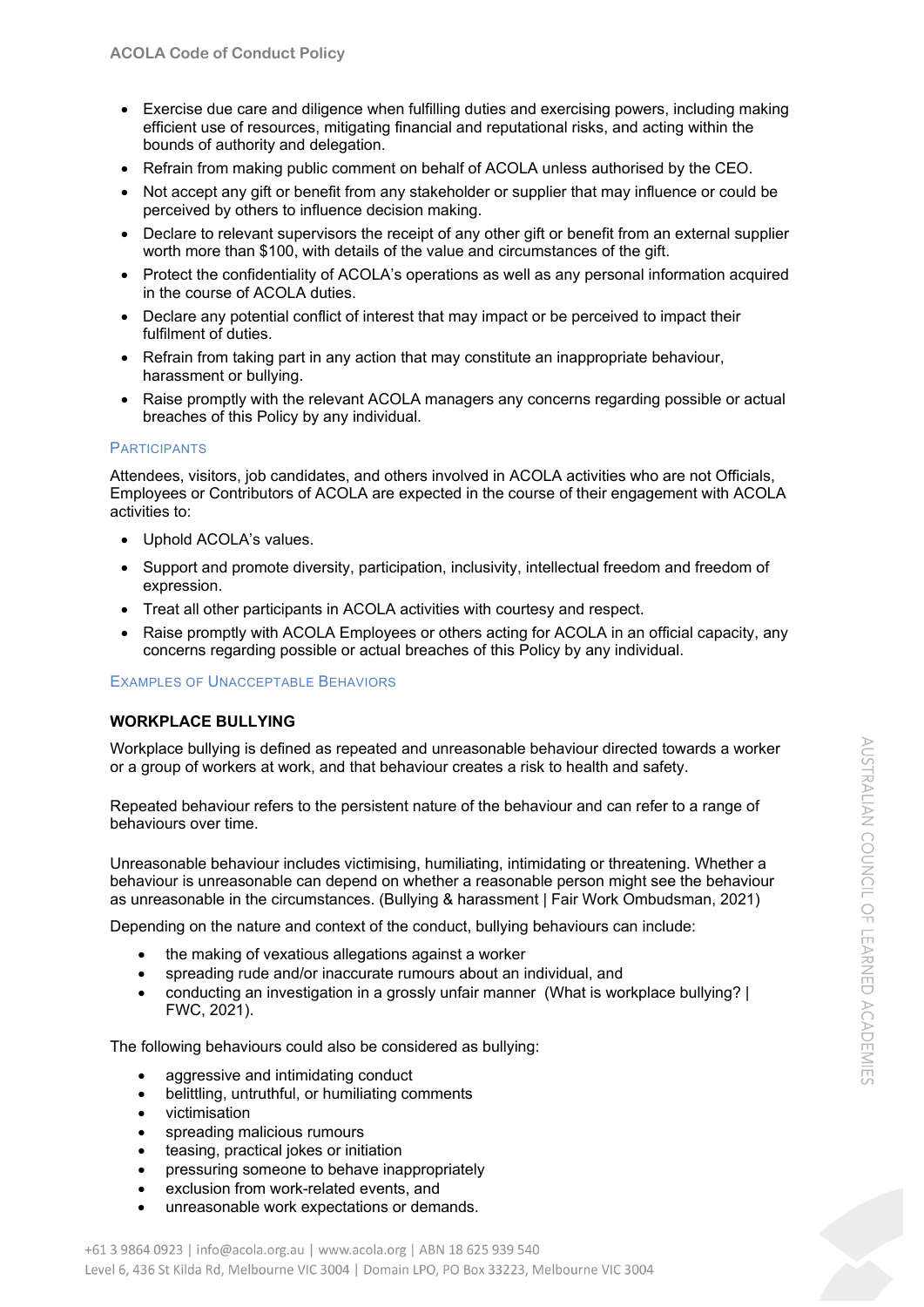These unreasonable behaviours are just some examples of what could be considered bullying.

Single incidents of unreasonable behaviour can also present a risk to health and safety and will not be tolerated.

Video by FairWork Commission – [What is workplace bullying?](https://youtu.be/nVeXxrh_OHQ)

#### *What is not workplace bullying?*

Reasonable management action taken by managers or supervisors to direct and control the way work is carried out is not considered to be workplace bullying if the action is taken in a reasonable and lawful way.

#### **WORKPLACE HARASSMENT**

Workplace harassment is a behaviour that is unwelcome and unsolicited, and is considered to be offensive, intimidating, humiliating or annoying. Workplace harassment behaviours may be either verbal or non-verbal. The following are examples of types of behaviour that will not be tolerated in the ACOLA workplace. It is important to understand that a one-off incident can constitute harassment.

**Verbal:** Teasing or mocking a person or group because of their race, disability, age, sex, sexuality or other projected attributes; repeated unwelcome invitations to go out with someone; unwanted sexual advances; sexual or suggestive remarks; including spreading of sexual rumours about someone. (Not limited)

**Non-verbal:** Displaying or circulating racist, sexist, and other stereotyped cartoons or literature; ignoring someone, not sharing information with someone, or being particularly cold or distant with them; offensive hand or body gestures, wolf whistles. Sexually suggestive or offensive material on walls such as pin-ups, computer screen savers, emails and other work areas. Suggestive looks, leers or lewd comments about a person's appearance. (Not limited)

Disciplinary measures and possible dismissal may follow the reporting of such behaviour if complaints are found to be true.

#### *What is not workplace harassment?*

Reasonable and fair provision of work performance feedback.

### <span id="page-5-0"></span>**Reporting procedures**

Individuals experiencing or observing breaches of this Policy are encouraged to document their observations and discuss the alleged incident with their relevant manager, official or the CEO, even if the breach appeared relatively minor or was not experienced in a negative or distressing manner.

The CEO will be notified of all reported breaches of this Policy. In the event that the CEO is not available, or is not the appropriate person, the report should be directed to the Chair of the Board.

In the event that the CEO or Chair of the Board are not available or are not the appropriate persons, such as for reasons of gender, the report can be made to another member of the ACOLA Board. Where a report is made to a Board member, that member must then report this to the CEO, or the Chair of the Board if the CEO is the subject of the report.

While such reporting lines may vary by context and availability, in general, reports of breaches of this Policy should proceed as detailed below. If an employee receives a report and is not comfortable for any reason in addressing the matter, the report may be directed to the CEO or Chair of the Board where the CEO is a party to the allegations.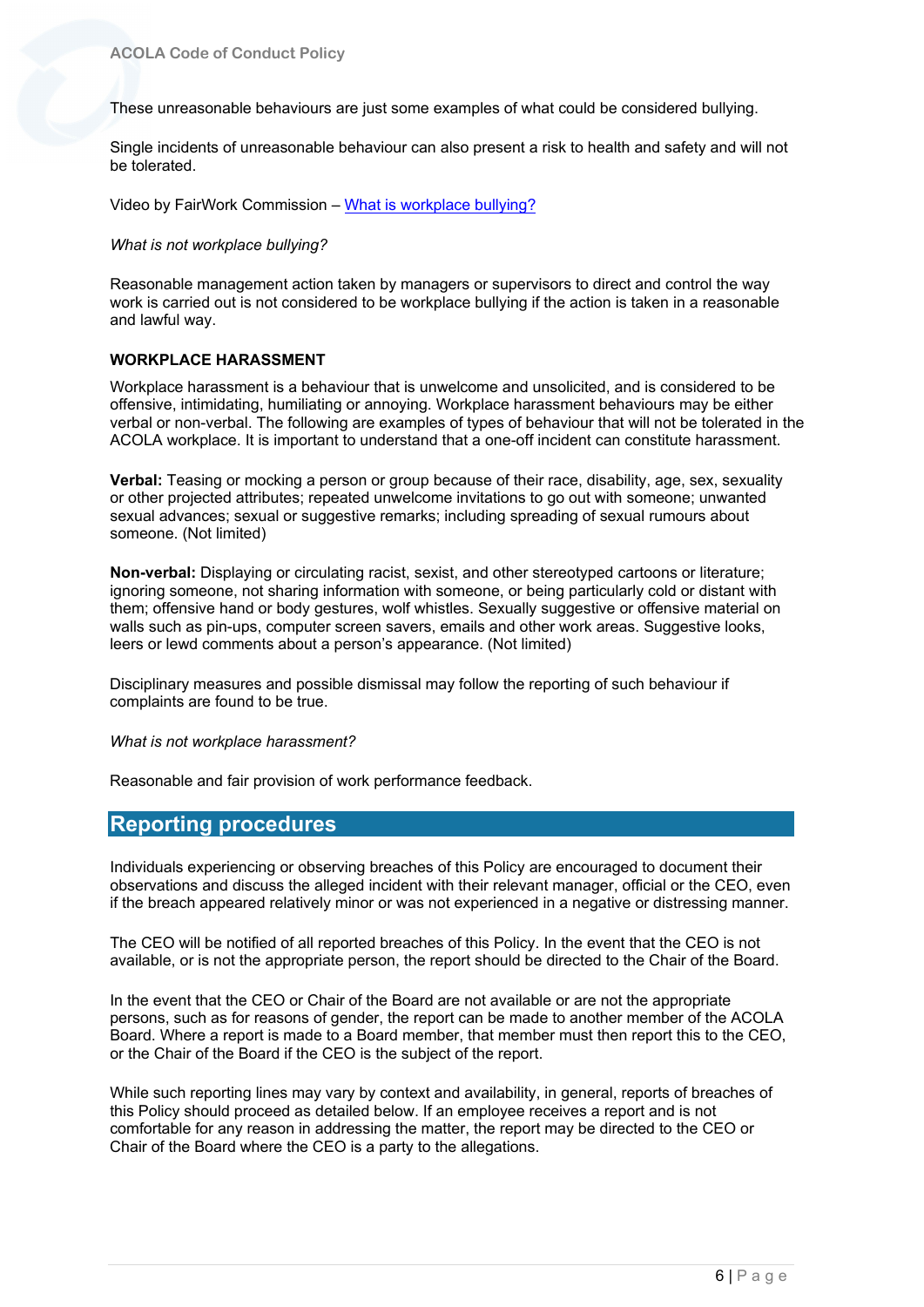A report of an alleged incident is considered formal in the context of this policy, if it is documented including the date/time or period of the incident, the location/s (including virtual/email/place), and details of the alleged incident.

#### <span id="page-6-0"></span>**OFFICIALS**

**Officials** should report the alleged breach of the Policy to the ACOLA CEO.

In the event that the CEO is not available, or is not the appropriate person, the report should be directed to the Chair of the Board.

#### <span id="page-6-1"></span>**EMPLOYEES**

**ACOLA Employees** should report the alleged breach of the Policy to their direct supervisor or manager.

If the report concerns their supervisor or they are not comfortable doing so for any other reason, they should report to a more senior manager (Director, Policy and Projects or Business Manager). If they are not comfortable reporting to a senior manager for any reason, the report should be made directly to the CEO. Or after all other avenues have been explored and in the event that the CEO is not available, or is not the appropriate person, the report should be directed to the Chair of the Board.

#### <span id="page-6-2"></span>**CONTRIBUTORS**

**Contributors** should report the alleged breach of the Policy to their direct supervisor, manager or regular ACOLA liaison.

If the report concerns their supervisor, manager or regular ACOLA liaison or they are not comfortable doing so for any other reason, the report should be made directly to the CEO. Or after all other avenues have been explored and in the event that the CEO is not available, or is not the appropriate person, the report should be directed to the Chair of the Board.

#### <span id="page-6-3"></span>**PARTICIPANTS**

**Participants** in ACOLA Activities should report the alleged breach of the Policy to the relevant ACOLA official with whom they have been interacting on the specific activity, for example the ACOLA Employee, Committee Chair.

#### <span id="page-6-4"></span>EXTERNAL REPORTING AVENUES

Alleged breaches by external parties should be directed by email to the CEO at [ceo@acola.org.au,](mailto:ceo@acola.org.au)

In the event that the CEO is not available, or is not the appropriate person, the report should be directed to the Chair of the Board by email to [companysecretary@acola.org.au](mailto:companysecretary@acola.org.au)

## <span id="page-6-5"></span>**Resolution procedures**

All reports on an alleged breach of this Policy are taken seriously by ACOLA.

On receipt of a formal report of an alleged breach of this Policy, ACOLA Employees or officials should notify the CEO, or if not available or appropriate, the Chair of the Board, **even if the individual making the report has requested that no action be taken** (where possible the individual making a report should be informed of the requirement to notify others). The CEO will then determine the appropriate steps for resolution.

In general, the subject (person/s involved in the alleged incident) of the report should be notified by the CEO (or if not available or appropriate, the Chair of the Board) that a report has been made regarding an alleged incident. The subject will be given the opportunity to respond to the report and to participate in a transparent resolution process. The identity of the person/s making the report and the recipient/s of the alleged incident are to be kept confidential, as necessary and possible.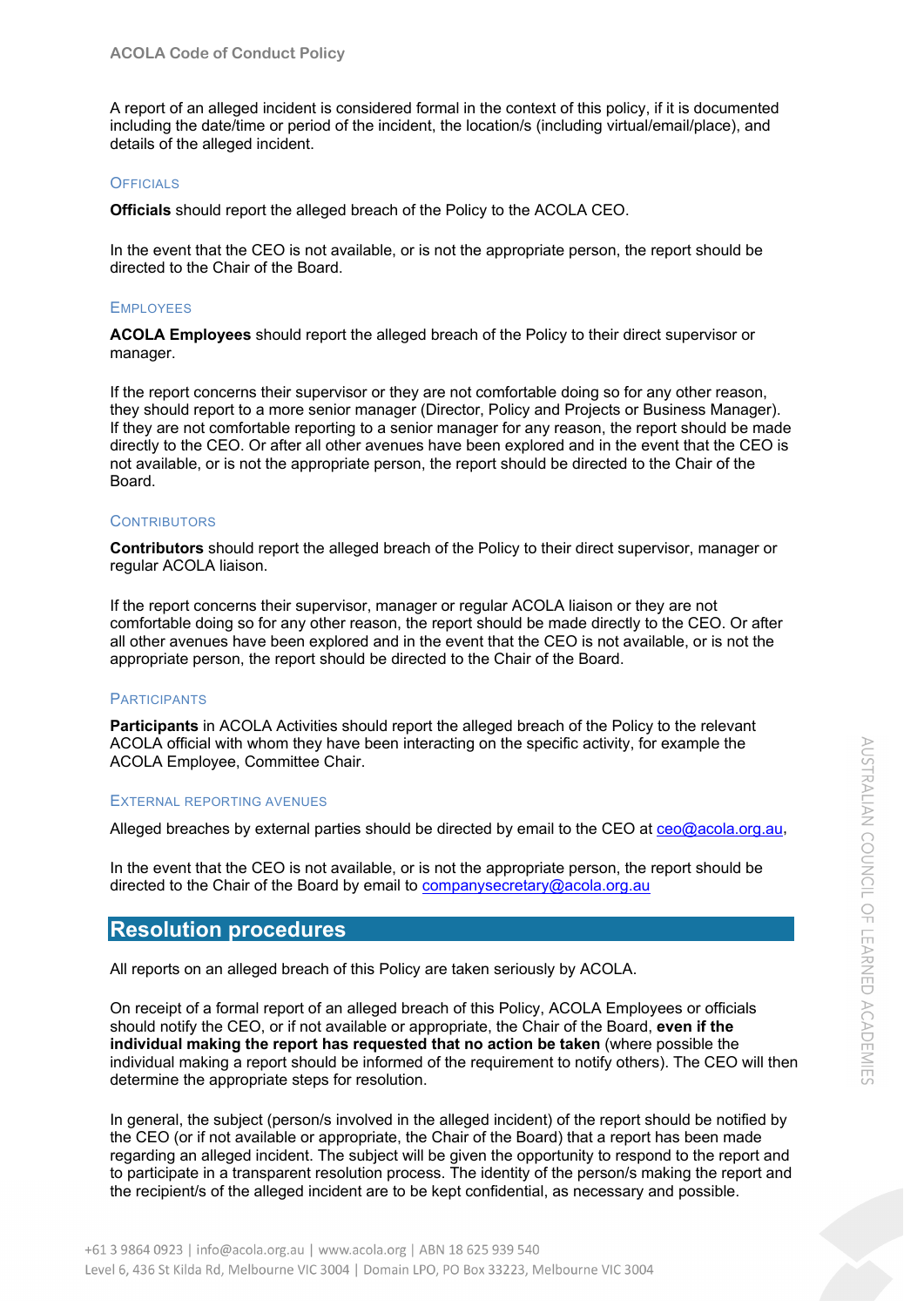The following steps outline the actions available:

- 1. The person the report is made to will discuss the alleged incident with you, and provide options and avenues available, as detailed in this policy.
	- a. You may elect not to formally report the alleged incident. However, your manager/CEO may be required to formally report the alleged incident.
	- b. You may elect to formally report the alleged incident.
- 2. In the event of a formal report, the alleged incident will be registered and recorded by the person receiving the report and yourself. Both parties shall retain a confidential copy of the record.
	- a. The CEO (or if not available or appropriate, the Chair of the Board) will be notified of the report.
	- b. The CEO (or if not available or appropriate, the Chair of the Board) will notify the subject (person/s involved in the alleged incident) of the report that an alleged incident has been reported. The identity of the person/s making the report and the recipient/s of the alleged incident are to be kept confidential, as necessary and possible.
- 3. The CEO (or if not available or appropriate, the Chair of the Board) will speak to the other party/s involved in the alleged incident as soon as possible, gather information and seek a resolution to satisfactorily address the issue for all parties.
- 4. If issues cannot be resolved or the alleged incident/s is considered to be of a serious nature, the CEO (or if not available or appropriate, the Chair of the Board) will appoint an investigator (impartial person),
	- a. investigator (impartial person) will be agreed by all parties,
	- b. to investigate and provide a written report on the alleged incident.
	- c. All parties will be able to state their case and relevant information will be collected and considered.
	- d. A written report, including possible recommendations will be provided to the CEO or the Chair of the Board.
- 5. The CEO or Chair of the Board will review the report and an outcome will be decided.
- 6. Relevant parties will be notified of the outcome.
- 7. An appeal may be considered by the ACOLA Board. Refer to Appeals procedure below.

External regulatory authorities will be notified as required by law at any stage. This step may not require specific agreement by the reporting person.

All complaints, reports and outcomes will be treated in the strictest of confidence. Only those people directly involved in the incident or in resolving it will have access to the information.

All parties will be provided support during the process (for example, access to the ACOLA Employee Assistance Program and advice on appropriate public helplines and service), with no victimisation of any person involved in the alleged incident, including those making the report, helping to resolve the issue, or the person subject in the report.

If all avenues for resolution are exhausted, links to external organisations to support the individual are provided below at *External links and references*.

Complaints made maliciously or in bad faith will result in disciplinary action.

## <span id="page-7-0"></span>**Appeal procedure**

Both the instigators and the subjects of formal allegations of breaches of this Policy may appeal the outcome of an investigation, resolution and any disciplinary action. Appeals will be assessed by the ACOLA Board Chair in consultation with the ACOLA Board who will determine the appropriate course of action on the basis of information presented in the appeal.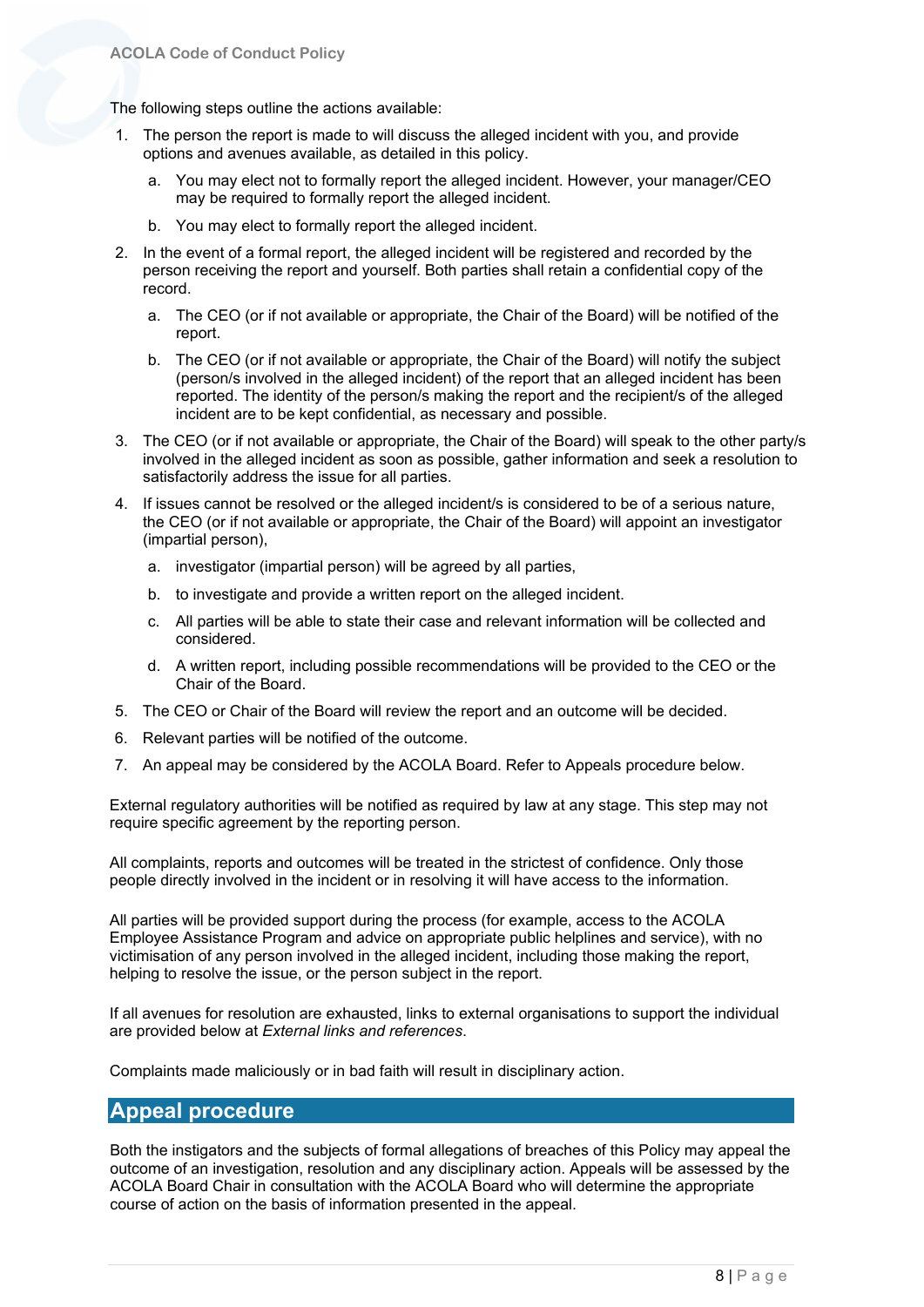#### Action may include:

- declining the appeal
- reviewing all or part of a decision
- re-opening an investigation with the same or a different investigator
- presenting the information and decision making process for review to an independent reviewer
- ceasing further investigation or action

## <span id="page-8-0"></span>**Consequences of breaching this policy**

Appropriate disciplinary action will be taken against a person who is found to have breached this policy. These measures will depend on the nature and circumstance of each breach.

Consequences of breaching this policy by Employees, can include one or more of the following:

- a verbal or written apology
- one or more parties agreeing to participate in counselling or training
- a verbal or written reprimand
- reassignment, demotion or dismissal of employment.

Consequences of breaching this policy by Officials, can include one or more of the following:

- a verbal or written apology
- one or more parties agreeing to participate in counselling or training
- a verbal or written reprimand
- notification of the incident to their representing organisation. This may lead to additional actions taken by this organisation.
- demotion of role ie, position of Chair of the Committee
- removal from committee or office

Consequences of breaching this policy by Contributors or Participants, can include one or more of the following:

- a verbal or written apology
- one or more parties agreeing to participate in counselling or training
- demotion or dismissal from a specific ACOLA project, activity and/or event
- barring from future ACOLA project/s, activities and/or events, and
- cancellation current service / contractor agreement
- not to use the service provider in the future
- notification of the incident to their representing organisation. This may lead to additional actions taken by this organisation.

If the investigation finds a breach of this Policy has not occurred or cannot be substantiated, ACOLA may still take appropriate action to address any workplace issues leading to the report.

## <span id="page-8-1"></span>**Further information, Other Policies and references**

Contact the Business Manager or the CEO if you require further information or a copy of this Policy.

#### <span id="page-8-2"></span>CONTACT INFORMATION

- ACOLA Chair of the Board [companysecretary@acola.org.au](mailto:companysecretary@acola.org.au)
- ACOLA CEO [ceo@acola.org.au](mailto:ceo@acola.org.au)

#### <span id="page-8-3"></span>OTHER ACOLA POLICIES

- ACOLA equal employment opportunity and anti-discrimination policy
- ACOLA Occupational health and safety policy

#### <span id="page-8-4"></span>EXTERNAL LINKS AND REFERENCES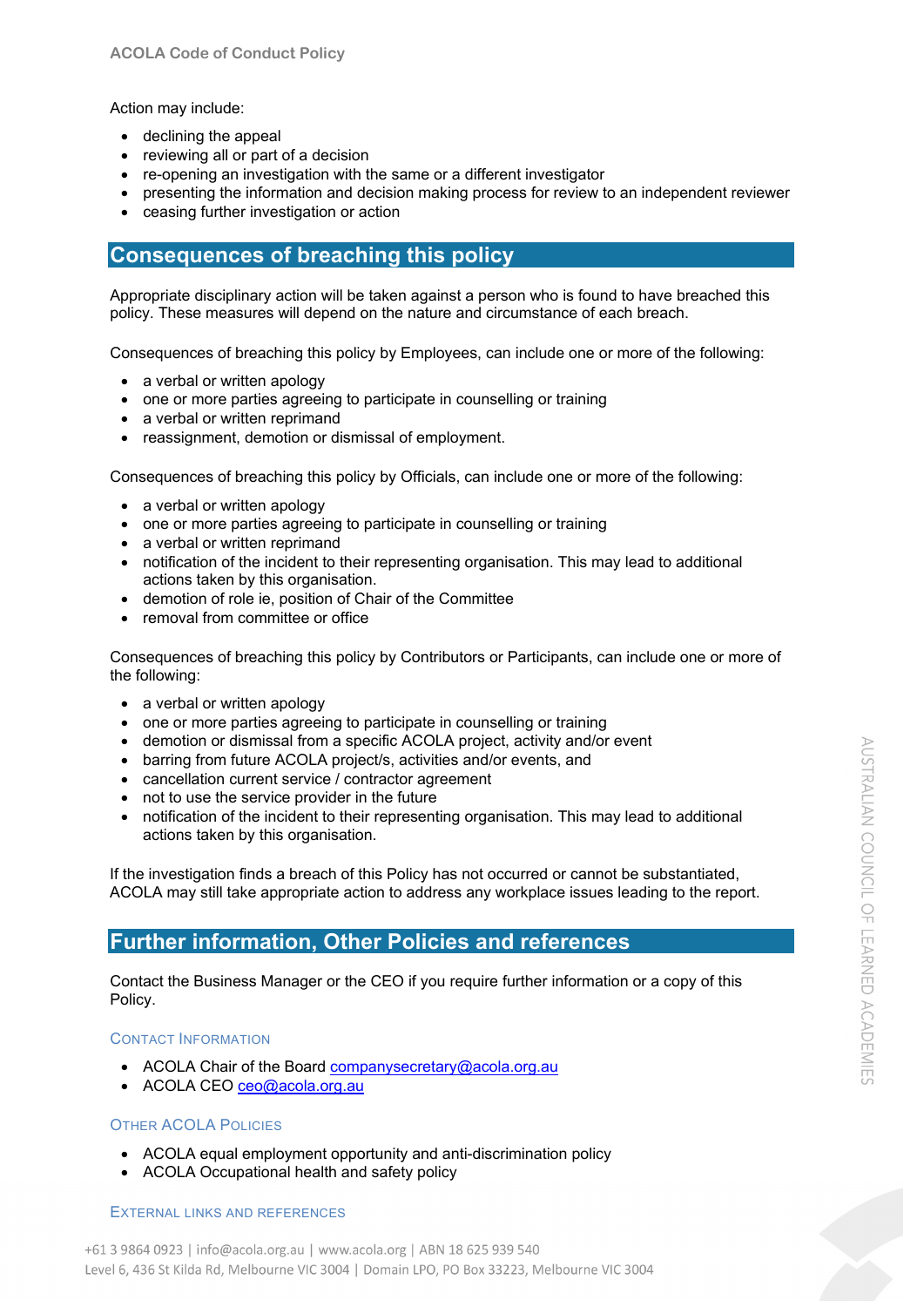- [Employee Assistance Program \(EAP\) -](https://uprise.co/employee/) Uprise [\[uprise.co/employee/\]](https://uprise.co/employee/)
- Fair Work Ombudsman [Bullying & harassment](https://www.fairwork.gov.au/employee-entitlements/bullying-and-harassment) [\[www.fairwork.gov.au/employee](http://www.fairwork.gov.au/employee-entitlements/bullying-and-harassment)[entitlements/bullying-and-harassment\]](http://www.fairwork.gov.au/employee-entitlements/bullying-and-harassment)
- [Fair Work Commission](https://www.fwc.gov.au/) [www.fwc.gov.au]
	- o In some circumstances, an order to prevent or stop a worker being bullied can be made under the Fair Work Act 2009 by contacting the Fair Work Commission
- [Australian Human Rights Commission](https://humanrights.gov.au/) [www.humanrights.gov.au]
	- o The Australian Human Rights Commission investigates and resolves complaints (under federal laws) of bullying based on a person's sex, disability, race or age. It can also investigate and resolve complaints of workplace bullying based on a person's criminal record, trade union activity, political opinion, religion or social origin.
- [Safe Work Australia](https://www.safeworkaustralia.gov.au/bullying) Bullying [\[www.safeworkaustralia.gov.au/bullying\]](http://www.safeworkaustralia.gov.au/bullying)
	- o Safe Work Australia is not a regulator and cannot advise you about bullying in the workplace. If you need help, please contact your state or territory work health and safety authority.
- [Australian Charities and Not-for-profits Commission](https://www.acnc.gov.au/) (ACNC) [www.acnc.gov.au]
- [ASIC Whistleblowing](https://www.asic.gov.au/about-asic/asic-investigations-and-enforcement/whistleblowing/) [[www.asic.gov.au/about-asic/asic-investigations-and](http://www.asic.gov.au/about-asic/asic-investigations-and-enforcement/whistleblowing)[enforcement/whistleblowing\]](http://www.asic.gov.au/about-asic/asic-investigations-and-enforcement/whistleblowing)